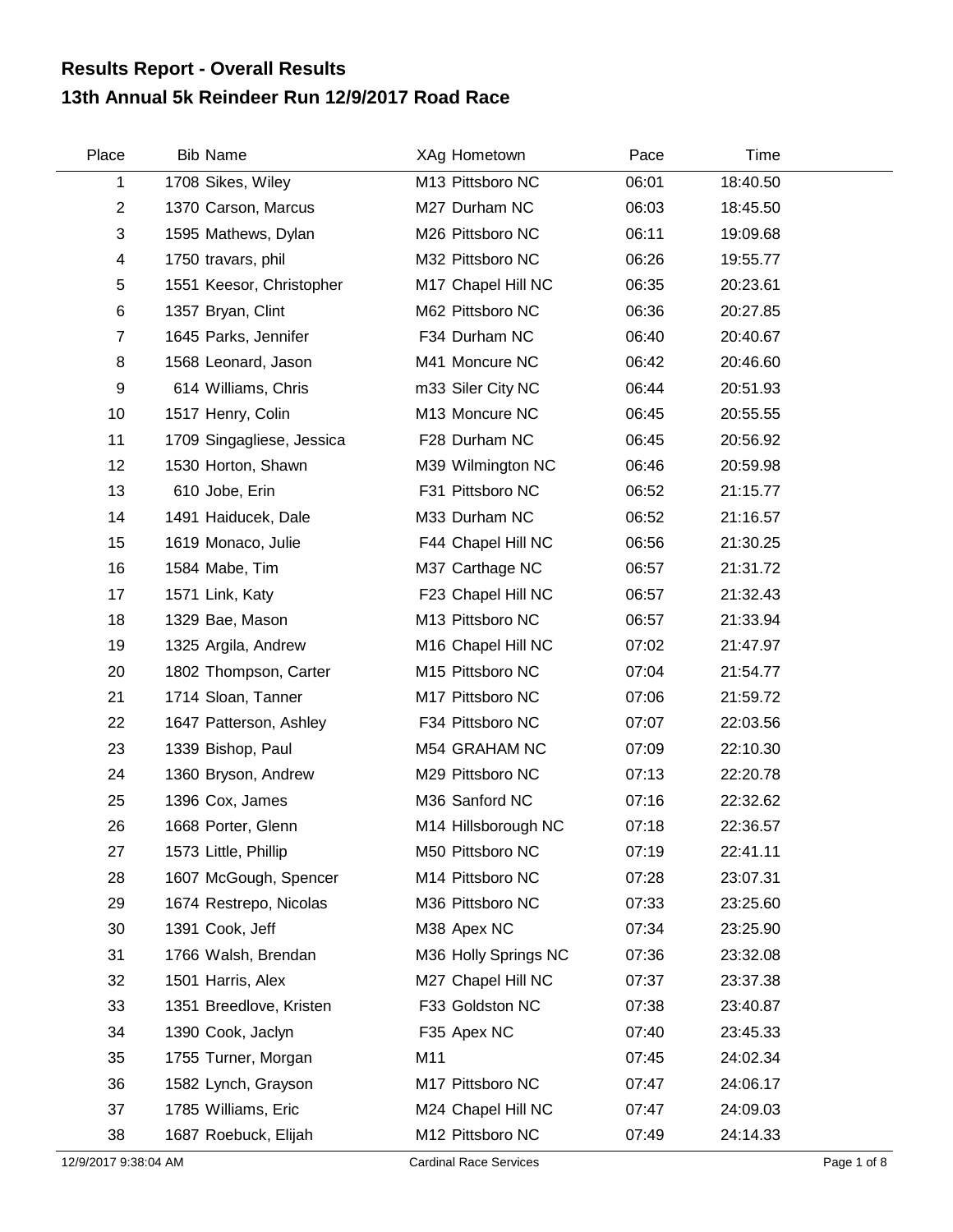| Place | <b>Bib Name</b>             | XAg Hometown        | Pace  | Time     |  |
|-------|-----------------------------|---------------------|-------|----------|--|
| 39    | 1776 Waudby, Burke          | M14 Pittsboro NC    | 07:50 | 24:15.67 |  |
| 40    | 1710 Singagliese, Robert    | M37 Durham NC       | 07:53 | 24:25.65 |  |
| 41    | 609 Sparrow, Maddie         | f12 Chapel Hill NC  | 07:53 | 24:25.69 |  |
| 42    | 1664 Poitras, Ellie         | F11 Pittsboro NC    | 07:53 | 24:27.84 |  |
| 43    | 1524 Hirschfield, Greg      | M59 Durham NC       | 07:57 | 24:39.79 |  |
| 44    | 1541 Jacobs, George         | M58 Pittsboro NC    | 07:58 | 24:41.97 |  |
| 45    | 1749 Transue, Taylor        | F42 Pittsboro NC    | 08:02 | 24:54.87 |  |
| 46    | 1349 Bowling, Chris         | M43 Pittsboro NC    | 08:04 | 24:59.24 |  |
| 47    | 1691 Rubinas, Pete          | M42 Pittsboro NC    | 08:04 | 24:59.86 |  |
| 48    | 1441 fiocco, michael        | M55 Pittsboro NC    | 08:06 | 25:05.81 |  |
| 49    | 1378 Chutz, Zack            | M31 Pittsboro NC    | 08:06 | 25:07.92 |  |
| 50    | 1364 Burnet, Kevin          | M25 Garner NC       | 08:08 | 25:11.91 |  |
| 51    | 1533 Howison, Joseph        | M29 Raleigh NC      | 08:09 | 25:15.44 |  |
| 52    | 1696 Scott, Anthony         | M47 Pittsboro NC    | 08:09 | 25:16.45 |  |
| 53    | 1474 Gonzalez, Liara        | F36 Pittsboro NC    | 08:12 | 25:23.75 |  |
| 54    | 1726 Spotz, Liam            | M11 Hillsborough NC | 08:13 | 25:28.89 |  |
| 55    | 1471 Golden, Tony           | M52 Chapel Hill NC  | 08:15 | 25:33.31 |  |
| 56    | 1366 Butalia, Nihal         | M13                 | 08:15 | 25:33.79 |  |
| 57    | 1538 Jackson, Karen         | F60 Sanford NC      | 08:15 | 25:35.00 |  |
| 58    | 1713 Sirls, Jake            | M27 Bear Creek NC   | 08:20 | 25:48.86 |  |
| 59    | 1570 Lewis, Alcinder        | M17 Pittsboro NC    | 08:21 | 25:53.34 |  |
| 60    | 1593 Mathews, Austin        | M25 Pittsboro NC    | 08:22 | 25:55.91 |  |
| 61    | 1512 Hayes, Zach            | M37 Chapel Hill NC  | 08:23 | 26:00.37 |  |
| 62    | 1500 Harrington, Philip     | M54 Pittsboro NC    | 08:24 | 26:03.04 |  |
| 63    | 1449 Flynn, Joe             | M9 Pittsboro NC     | 08:27 | 26:10.97 |  |
| 64    | 1572 Lippers, Erin          | F14                 | 08:27 | 26:11.35 |  |
| 65    | 1554 Kennison, Brian        | M25 Cameron NC      | 08:29 | 26:17.00 |  |
| 66    | 1716 Smith, Ryan            | M24 Chapel Hill NC  | 08:33 | 26:30.67 |  |
| 67    | 607 Davis, Rob              | m54 Siler City NC   | 08:34 | 26:32.05 |  |
| 68    | 1705 Sessoms, Sarah         | F16 Pittsboro NC    | 08:36 | 26:40.83 |  |
| 69    | 1548 Kallam, Eddie          | M51 Pittsboro NC    | 08:37 | 26:42.37 |  |
| 70    | 1569 Leonard, Katherine     | F9 Moncure NC       | 08:39 | 26:47.66 |  |
| 71    | 1490 Gustafson, Jonathan    | M11 Pittsboro NC    | 08:39 | 26:50.25 |  |
| 72    | 1376 Chewning, Steven       | M32 Pittsboro NC    | 08:40 | 26:53.09 |  |
| 73    | 1479 Greenlee, Jennifer     | F21 Pittsboro NC    | 08:44 | 27:04.42 |  |
| 74    | 1724 Spotz, lan             | M43 Hillsborough NC | 08:47 | 27:12.26 |  |
| 75    | 1803 Thompson, Collin       | M13 Pittsboro NC    | 08:48 | 27:15.27 |  |
| 76    | 1489 Gustafson, Christopher | M9 Pittsboro NC     | 08:48 | 27:16.48 |  |
| 77    | 1484 Griffin, Tommy         | M32 Wilmington NC   | 08:48 | 27:17.97 |  |
| 78    | 1723 Spotz, Barclay         | F43 Hillsborough NC | 08:50 | 27:22.42 |  |
| 79    | 613 King, David             | m60 Goldston NC     | 08:51 | 27:24.97 |  |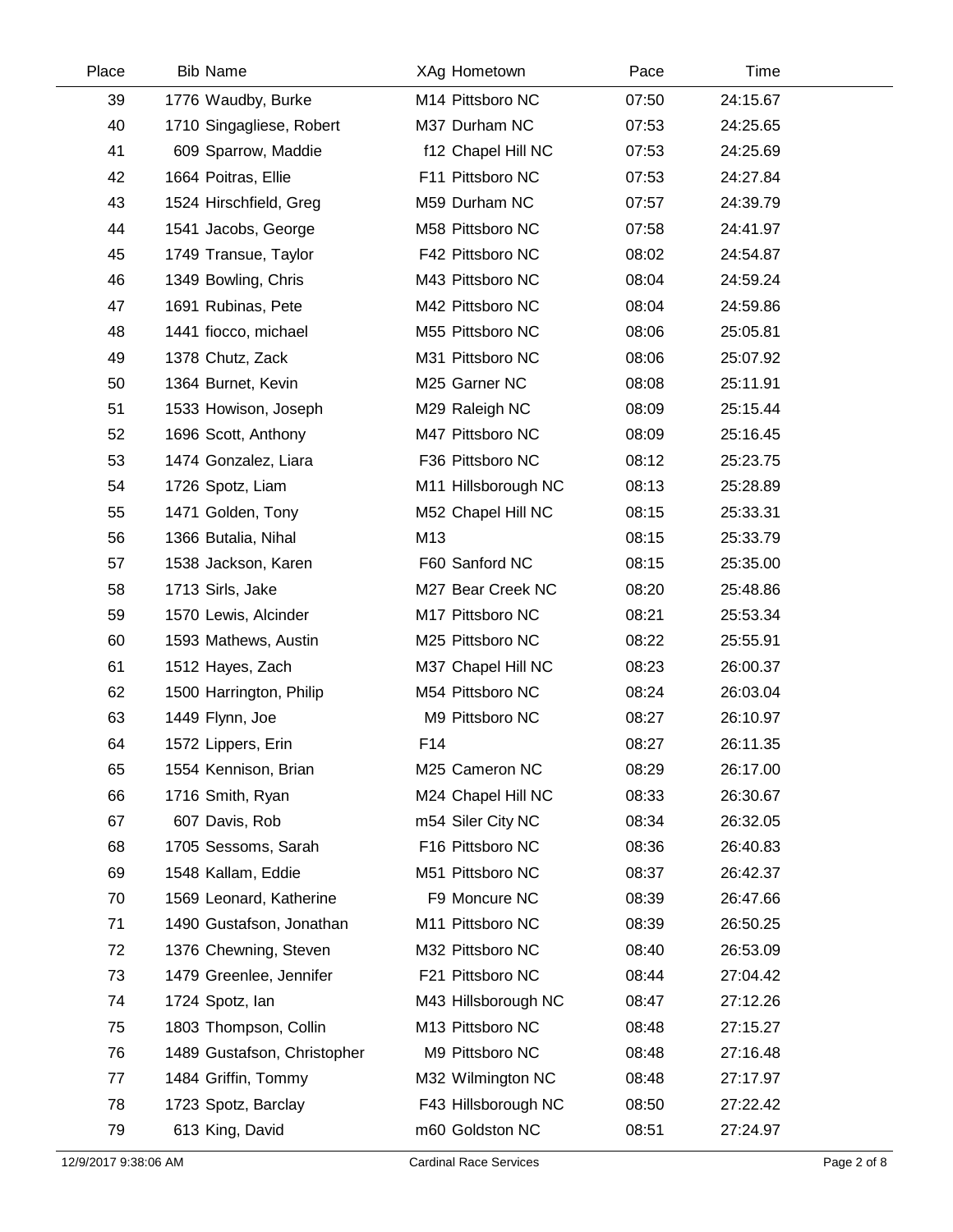| Place | <b>Bib Name</b>             | XAg Hometown       | Pace  | Time     |  |
|-------|-----------------------------|--------------------|-------|----------|--|
| 80    | 1330 Bae, Sheldon           | F44 Pittsboro NC   | 08:51 | 27:27.63 |  |
| 81    | 1628 Murrell, Sarah Anne    | F10 Pittsboro NC   | 08:52 | 27:28.31 |  |
| 82    | 1363 Burkhead, Sholl        | F13 Sanford NC     | 08:54 | 27:33.85 |  |
| 83    | 1324 Argila, Alex           | M12 Chapel Hill NC | 08:56 | 27:40.56 |  |
| 84    | 1650 Perry, Dylan           | M9 Pittsboro NC    | 08:56 | 27:40.73 |  |
| 85    | 1672 Remes, Trisha          | F35 Chapel Hill NC | 08:56 | 27:41.74 |  |
| 86    | 1772 Ward, Tobey            | F42 Pittsboro NC   | 09:00 | 27:52.79 |  |
| 87    | 1470 Golden, Sheryl         | F43 Chapel Hill NC | 09:00 | 27:53.19 |  |
| 88    | 1660 Pister, Krystal        | F45 Pittsboro NC   | 09:00 | 27:54.44 |  |
| 89    | 1771 Ward, Carsyn           | F9 Pittsboro NC    | 09:00 | 27:54.85 |  |
| 90    | 1504 Harris, David          | M58 Pittsboro NC   | 09:00 | 27:55.40 |  |
| 91    | 1601 McCall, Jacob          | M14 Pittsboro NC   | 09:01 | 27:58.00 |  |
| 92    | 1447 flaherty, derek        | M49 Pittsboro NC   | 09:03 | 28:01.86 |  |
| 93    | 1791 Wise, James            | M32 Durham NC      | 09:03 | 28:04.58 |  |
| 94    | 1681 robinette, carole      | F40 Pittsboro NC   | 09:04 | 28:05.73 |  |
| 95    | 1634 Navarro, Victoria      | F25 Siler City NC  | 09:06 | 28:11.81 |  |
| 96    | 1438 Figge, Coen            | M10 Pittsboro NC   | 09:07 | 28:15.39 |  |
| 97    | 1439 Figge, Jason           | M45 Pittsboro NC   | 09:07 | 28:17.13 |  |
| 98    | 1594 Mathews, Barbara       | F59 Pittsboro NC   | 09:09 | 28:21.40 |  |
| 99    | 1496 Hall, Catherine        | F12 Pittsboro NC   | 09:10 | 28:24.82 |  |
| 100   | 1665 Poitras, Lucy          | F8 Pittsboro NC    | 09:11 | 28:28.16 |  |
| 101   | 1348 Bowling, Bauer         | M8 Pittsboro NC    | 09:11 | 28:29.39 |  |
| 102   | 1778 Waudby, Michael        | M44 Pittsboro NC   | 09:15 | 28:39.61 |  |
| 103   | 1587 Malumphy, Christine    | F35 Durham NC      | 09:16 | 28:43.16 |  |
| 104   | 1642 Palmer, Justin         | M28 Pittsboro NC   | 09:16 | 28:44.56 |  |
| 105   | 1425 Dusenberry, Jake       | M14 Pittsboro NC   | 09:19 | 28:53.04 |  |
| 106   | 1488 Gunter, Kevin          | M54 Chapel Hill NC | 09:19 | 28:53.64 |  |
| 107   | 1467 Glass-Steel, Christine | F43 Chapel Hill NC | 09:22 | 29:01.17 |  |
| 108   | 1338 Bilzi, Tony            | M33 Pittsboro NC   | 09:22 | 29:02.37 |  |
| 109   | 1346 Bossert, Kellie        | F35 Siler City NC  | 09:23 | 29:03.79 |  |
| 110   | 612 Bae, Brooks             | m10 Pittsboro NC   | 09:25 | 29:11.75 |  |
| 111   | 1727 Stout, Ricky           | M56 Goldston NC    | 09:26 | 29:14.56 |  |
| 112   | 1328 Bae, Andrew            | M46 Pittsboro NC   | 09:29 | 29:22.59 |  |
| 113   | 1734 Swimm, Kelly           | F37 Chapel Hill NC | 09:31 | 29:29.20 |  |
| 114   | 1720 Soto, Noe              | M25 Siler City NC  | 09:31 | 29:30.06 |  |
| 115   | 1725 Spotz, Jack            | M13                | 09:32 | 29:31.69 |  |
| 116   | 1717 Snively, McKenna       | F14                | 09:32 | 29:32.22 |  |
| 117   | 1563 LeBlanc, Jay           | M77 Pittsboro NC   | 09:33 | 29:37.45 |  |
| 118   | 1629 Murrell, Sherri        | F53 Pittsboro NC   | 09:34 | 29:39.03 |  |
| 119   | 1418 Dell, Tatum            | F7 Chapel Hill NC  | 09:34 | 29:39.50 |  |
| 120   | 1416 Dell, Jason            | M41 Chapel Hill NC | 09:34 | 29:40.55 |  |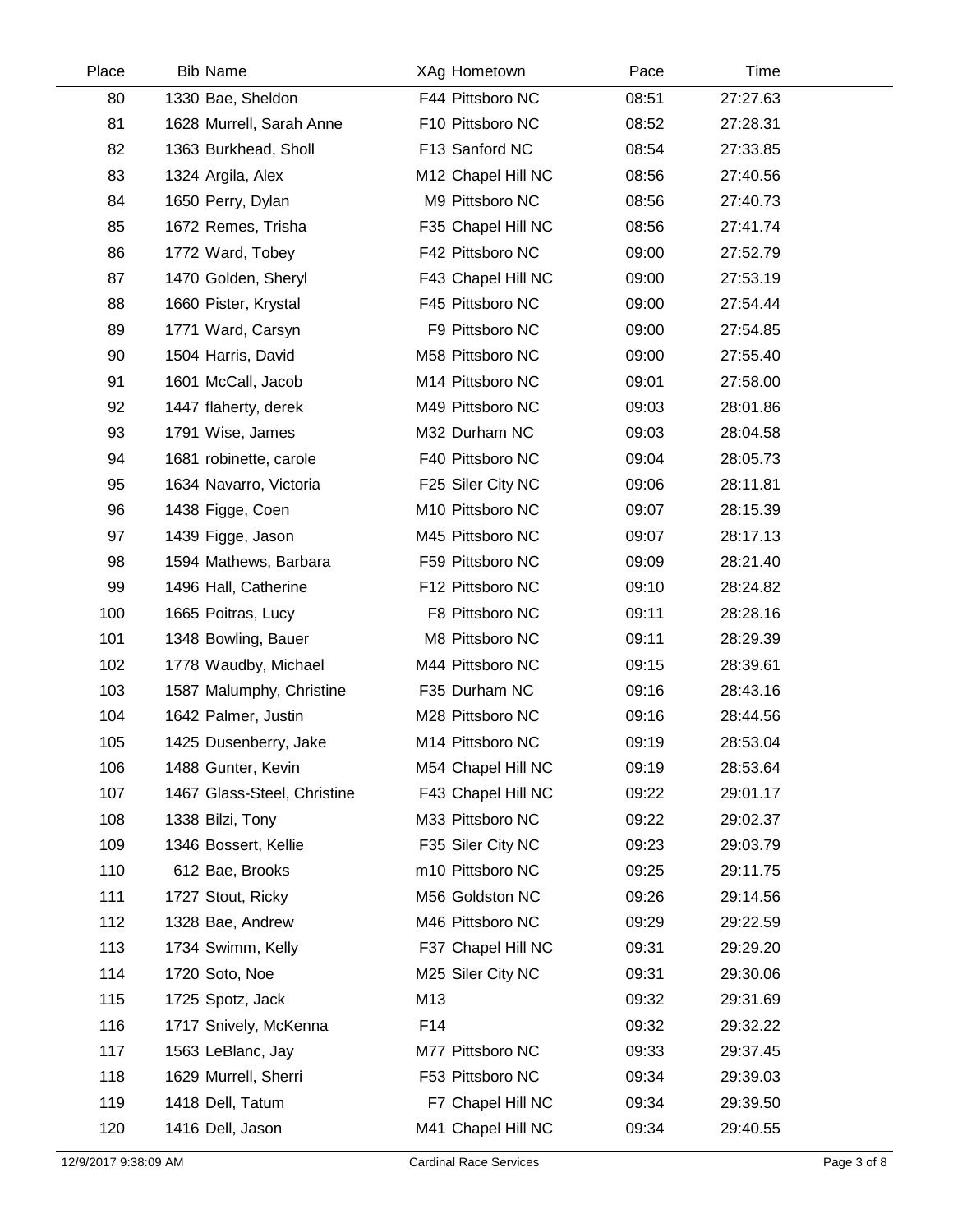| Place | <b>Bib Name</b>                | XAg Hometown       | Pace  | Time     |  |
|-------|--------------------------------|--------------------|-------|----------|--|
| 121   | 1796 Zachary, Kristina         | F36 Snow Camp NC   | 09:36 | 29:44.67 |  |
| 122   | 1468 Godfrey, Joe              | M53 Snow Camp NC   | 09:36 | 29:45.65 |  |
| 123   | 1670 Ray, Chad                 | M47 Snow Camp NC   | 09:37 | 29:49.76 |  |
| 124   | 1586 Madden, Michael           | M62 Chapel Hill NC | 09:37 | 29:49.86 |  |
| 125   | 1555 Kennison, Kate            | F24 Cameron NC     | 09:41 | 30:00.67 |  |
| 126   | 1561 Lapp, Carter              | M13 Chapel Hill NC | 09:42 | 30:04.09 |  |
| 127   | 1608 McKENZIE, SHAWN           | M49 Pittsboro NC   | 09:43 | 30:06.94 |  |
| 128   | 1562 Lapp, David               | M46 Chapel Hill NC | 09:43 | 30:07.13 |  |
| 129   | 1550 Kauftheil, Randy          | M59 Chapel Hill NC | 09:46 | 30:15.98 |  |
| 130   | 606 Kauftheil, Ari             | m14 Chapel Hill NC | 09:46 | 30:16.58 |  |
| 131   | 1503 Harris, Bethany           | F26 Chapel Hill NC | 09:47 | 30:20.58 |  |
| 132   | 1519 Henry, Michaela           | F28 Chapel Hill NC | 09:48 | 30:23.01 |  |
| 133   | 1414 Delafield, Thomas         | M24 Chapel Hill NC | 09:49 | 30:26.57 |  |
| 134   | 1706 Sickels, Joshua           | M17 Chapel Hill NC | 09:49 | 30:27.25 |  |
| 135   | 1742 thorn, rosemary           | F62 Chapel Hill NC | 09:53 | 30:36.90 |  |
| 136   | 1640 O'Neil, Aidan             | M6 Pittsboro NC    | 09:57 | 30:51.70 |  |
| 137   | 1641 O'Neil, Patrick           | M38 Pittsboro NC   | 09:58 | 30:52.63 |  |
| 138   | 1676 Reyna, Norma              | F31 Siler City NC  | 10:00 | 31:01.41 |  |
| 139   | 1613 McLaurin, Jennifer        | F37 Pittsboro NC   | 10:01 | 31:03.59 |  |
| 140   | 1702 Self, Sara                | F38 Pittsboro NC   | 10:01 | 31:04.52 |  |
| 141   | 1454 Fox, Gemma                | F38 Waxhaw NC      | 10:02 | 31:05.64 |  |
| 142   | 1516 Henry, Amy                | F25 Raleigh NC     | 10:03 | 31:10.34 |  |
| 143   | 1473 Goldston, Beth            | F65 Pittsboro NC   | 10:04 | 31:12.71 |  |
| 144   | 1497 Hall, Elizabeth           | F10 Pittsboro NC   | 10:04 | 31:12.77 |  |
| 145   | 1344 Blackburn, Mary Katherine | F12 Pittsboro NC   | 10:04 | 31:13.27 |  |
| 146   | 1498 Hall, Mark                | M40 Pittsboro NC   | 10:05 | 31:15.14 |  |
| 147   | 1382 Clayton, Abigail          | F11 Sanford NC     | 10:05 | 31:15.31 |  |
| 148   | 1395 Cotten, Wendy             | F51 Sanford NC     | 10:05 | 31:15.95 |  |
| 149   | 1387 Cody, Chance              | M11 Chapel Hill NC | 10:13 | 31:41.48 |  |
| 150   | 1321 Afonso, Frank             | M38 Siler City NC  | 10:14 | 31:44.21 |  |
| 151   | 1733 Swanick, Shane            | M26 Siler City NC  | 10:18 | 31:55.08 |  |
| 152   | 1804 Thompson, Keni            | M10 Pittsboro NC   | 10:20 | 32:00.82 |  |
| 153   | 1798 Zsuppan, Owen             | M9 Pittsboro NC    | 10:20 | 32:01.16 |  |
| 154   | 1722 Spillman, Elphie          | F11 Pittsboro NC   | 10:20 | 32:02.84 |  |
| 155   | 1615 McNabb, Kelly             | F36 Chapel Hill NC | 10:21 | 32:03.92 |  |
| 156   | 1769 Walters, Luke             | M12 Pittsboro NC   | 10:22 | 32:07.80 |  |
| 157   | 1448 Florie, Jim               | M40 Pittsboro NC   | 10:23 | 32:09.92 |  |
| 158   | 1783 Wiley, Jordan             | M9 Pittsboro NC    | 10:23 | 32:10.55 |  |
| 159   | 1797 Zsuppan, Brody            | M7 Pittsboro NC    | 10:24 | 32:13.82 |  |
| 160   | 1331 Bailey, Ethan             | M13                | 10:29 | 32:29.48 |  |
| 161   | 1649 Penticoff, Rebecca        | F44 Chapel Hill NC | 10:33 | 32:41.21 |  |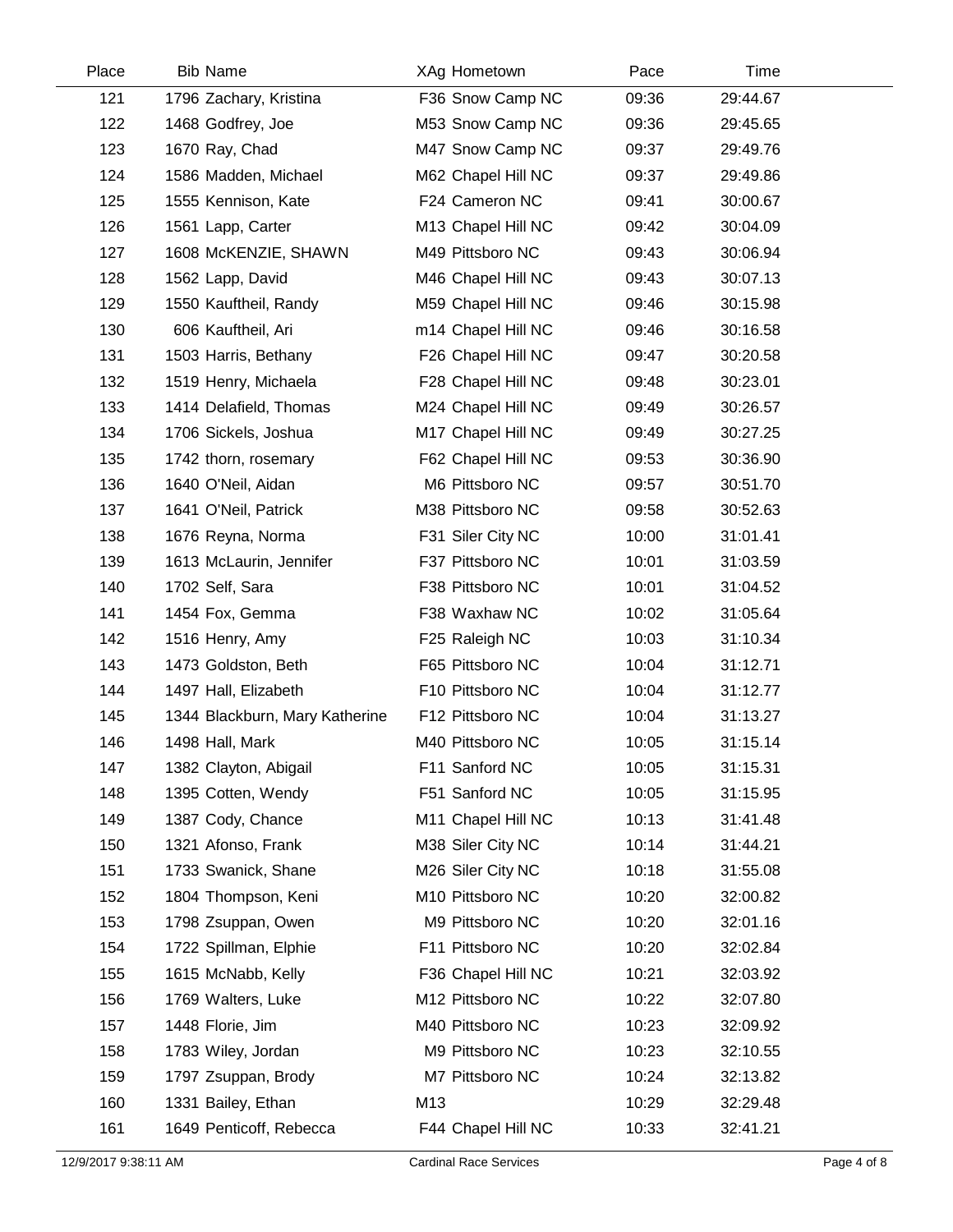| Place | <b>Bib Name</b>          | XAg Hometown       | Pace  | Time     |  |
|-------|--------------------------|--------------------|-------|----------|--|
| 162   | 1784 Wiley, Michael      | M45 Pittsboro NC   | 10:33 | 32:41.36 |  |
| 163   | 1451 Flynn, John         | M29 Pittsboro NC   | 10:34 | 32:46.11 |  |
| 164   | 1663 Pleicones, Veronica | F49 Moncure NC     | 10:36 | 32:51.47 |  |
| 165   | 1477 Goyea, Matthew      | M15 Carrboro NC    | 10:37 | 32:53.32 |  |
| 166   | 1426 Dusenberry, Lisa    | F39 Pittsboro NC   | 10:38 | 32:57.90 |  |
| 167   | 1596 Matthew, Shalon     | F34 Sanford NC     | 10:38 | 32:59.18 |  |
| 168   | 1788 Wilson, Sarah       | F37 Ashboro NC     | 10:39 | 32:59.49 |  |
| 169   | 1618 Mitchell, Emily     | F23 Chapel Hill NC | 10:39 | 32:59.56 |  |
| 170   | 1359 Bryson, Alexis      | F28 Pittsboro NC   | 10:39 | 33:01.56 |  |
| 171   | 1343 Blackburn, Kate     | F41 Pittsboro NC   | 10:40 | 33:03.97 |  |
| 172   | 1444 Fisher, Christian   | M45 Pittsboro NC   | 10:41 | 33:06.79 |  |
| 173   | 1446 Fisher, Rowan       | M8 Pittsboro NC    | 10:41 | 33:06.84 |  |
| 174   | 1453 Fox, Emma           | F41 Apex NC        | 10:43 | 33:13.40 |  |
| 175   | 1372 Causey, Bill        | M70 Sanford NC     | 10:46 | 33:21.24 |  |
| 176   | 1721 Sowards, Brittney   | F29 Siler City NC  | 10:47 | 33:24.21 |  |
| 177   | 1799 Belsma, Don         | M60                | 10:47 | 33:24.86 |  |
| 178   | 1482 Greiner, Kristin    | F35 Pittsboro NC   | 10:47 | 33:24.91 |  |
| 179   | 1466 Gilleland, Amy      | F34 Pittsboro NC   | 10:47 | 33:26.57 |  |
| 180   | 1422 Dixon, Kasey        | F13 Sanford NC     | 10:48 | 33:28.06 |  |
| 181   | 1633 Nash, Olivia        | F12 Chapel Hill NC | 10:48 | 33:28.83 |  |
| 182   | 1689 Roebuck, Tara       | F40 Apex NC        | 10:50 | 33:35.06 |  |
| 183   | 1657 Pier, Paula         | F61 Moncure NC     | 10:56 | 33:53.00 |  |
| 184   | 1347 Bowen, Richard      | M43 Chapel Hill NC | 11:01 | 34:08.93 |  |
| 185   | 1603 McCann, Meghan      | F41 Chapel Hill NC | 11:01 | 34:10.08 |  |
| 186   | 1795 Wright, Sarah       | F27 Pittsboro NC   | 11:01 | 34:10.35 |  |
| 187   | 1335 Bell, Bobbi         | F55 Chapel Hill NC | 11:04 | 34:17.29 |  |
| 188   | 1589 Mansour, Lex        | M12 Moncure NC     | 11:08 | 34:31.44 |  |
| 189   | 1483 Griffin, Jackie     | F61 Sanford NC     | 11:09 | 34:34.11 |  |
| 190   | 1319 Addison, Riley      | M9 Pittsboro NC    | 11:10 | 34:35.49 |  |
| 191   | 1740 Thompson, Gianna    | F7 Pittsboro NC    | 11:11 | 34:38.91 |  |
| 192   | 1620 Moore, Leah         | F41 Pittsboro NC   | 11:11 | 34:41.01 |  |
| 193   | 1630 Nagy, Zsolt         | M58 Cary NC        | 11:13 | 34:45.61 |  |
| 194   | 1574 Little, Sheri       | F55 Pittsboro NC   | 11:16 | 34:56.63 |  |
| 195   | 1632 Nash, Jessica       | F16 Chapel Hill NC | 11:20 | 35:07.33 |  |
| 196   | 1480 Greger-Holt, George | M62 Pittsboro NC   | 11:20 | 35:09.32 |  |
| 197   | 1481 Greger-Holt, Nansi  | F61 Pittsboro NC   | 11:22 | 35:12.75 |  |
| 198   | 1770 Wang, Lili          | F28 DURHAM NC      | 11:24 | 35:20.80 |  |
| 199   | 1576 Long, Ashley        | F30 Chapel Hill NC | 11:24 | 35:21.31 |  |
| 200   | 1625 Murphy, John        | M66 Sanford NC     | 11:25 | 35:24.27 |  |
| 201   | 1792 Withrow, Odin       | M10 Pittsboro NC   | 11:25 | 35:24.28 |  |
| 202   | 1666 Porter, Ben         | M9 Pittsboro NC    | 11:27 | 35:29.17 |  |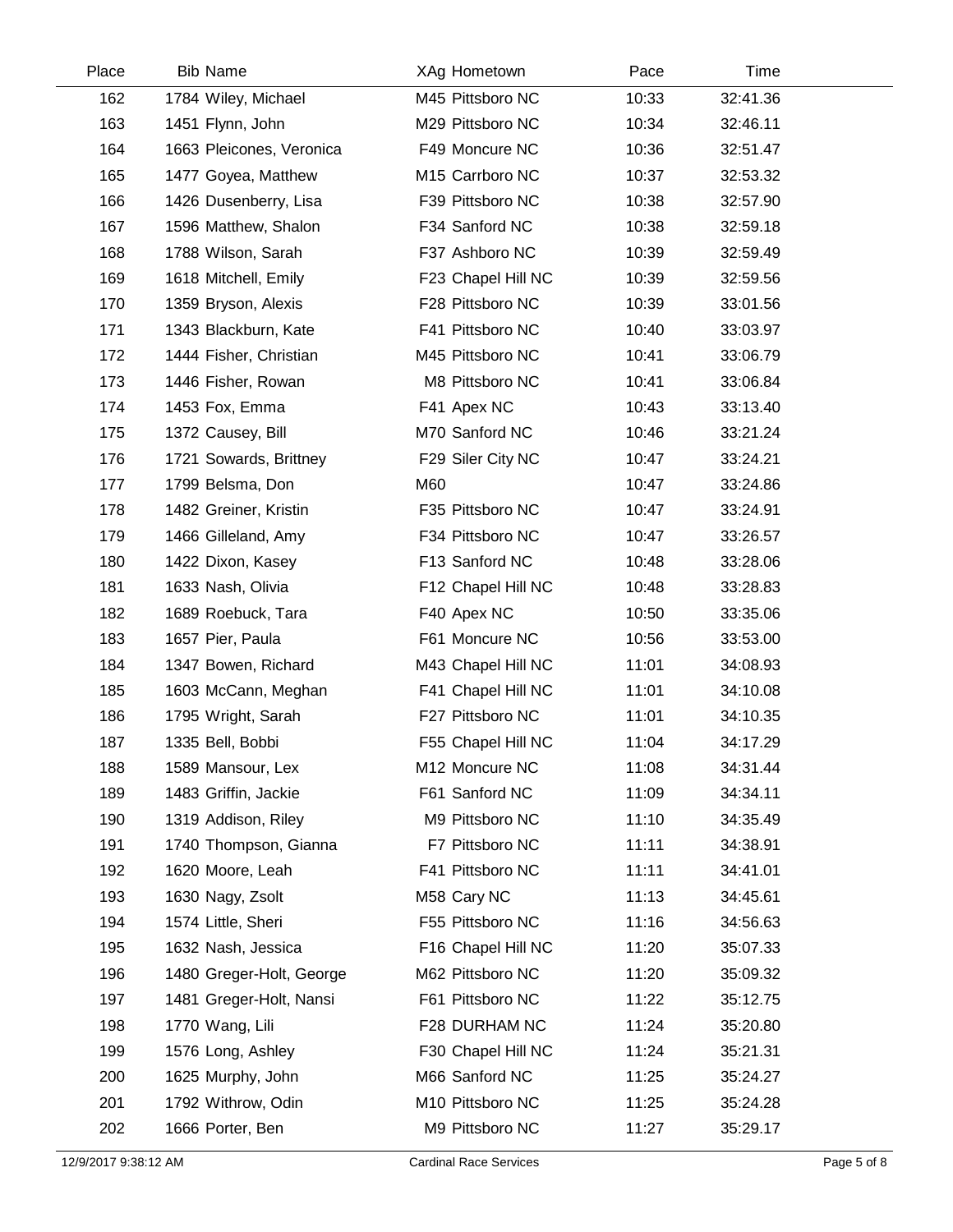| Place | <b>Bib Name</b>                | XAg Hometown         | Pace  | Time     |  |
|-------|--------------------------------|----------------------|-------|----------|--|
| 203   | 1420 Difino, Gina              | F38 Pittsboro NC     | 11:29 | 35:35.09 |  |
| 204   | 1427 Dyment, Lisa              | F45 Pittsboro NC     | 11:33 | 35:47.14 |  |
| 205   | 1757 Vanhoy, Sue               | F58 Pittsboro NC     | 11:33 | 35:47.15 |  |
| 206   | 1443 Fiorello, Michael         | M37 GRAHAM NC        | 11:36 | 35:57.63 |  |
| 207   | 1579 Lux, Ashley               | F35 Pittsboro NC     | 11:38 | 36:03.06 |  |
| 208   | 1719 Soto, Evelyn              | F25 Siler City NC    | 11:42 | 36:15.36 |  |
| 209   | 1434 Evans, Easton             | M9 Pittsboro NC      | 11:47 | 36:32.18 |  |
| 210   | 1381 Clark, Thomas             | M71 Siler City NC    | 11:49 | 36:37.24 |  |
| 211   | 1432 Enoch, Josh               | M36 Siler City NC    | 11:49 | 36:39.39 |  |
| 212   | 1424 Dupree, Andrew            | M11 Pittsboro NC     | 11:51 | 36:42.81 |  |
| 213   | 1433 Enoch, Sharon             | F60 Siler City NC    | 11:51 | 36:43.45 |  |
| 214   | 1509 Hawes, LaDeane            | F53 Chapel Hill NC   | 11:55 | 36:56.74 |  |
| 215   | 1442 fiocco, jamie             | F50 Pittsboro NC     | 12:02 | 37:17.70 |  |
| 216   | 1549 Kaufman, Brystana         | F35 GRAHAM NC        | 12:06 | 37:32.13 |  |
| 217   | 1397 Crossman, Mackenzie       | F12 Pittsboro NC     | 12:08 | 37:36.62 |  |
| 218   | 1398 Crossman, Marc            | M40 Pittsboro NC     | 12:09 | 37:39.17 |  |
| 219   | 608 Shouten, Laura             | f35 Pittsboro NC     | 12:09 | 37:40.12 |  |
| 220   | 1542 Johnson, Joshua           | M8 Pittsboro NC      | 12:11 | 37:45.85 |  |
| 221   | 1522 Hernandez, Marisol        | F28 Pittsboro NC     | 12:12 | 37:48.91 |  |
| 222   | 1526 Hoffman, Jennifer         | F33 Cary NC          | 12:15 | 37:59.59 |  |
| 223   | 1510 Hayes, Anne               | F36 Chapel Hill NC   | 12:21 | 38:16.40 |  |
| 224   | 1476 Goyea, Lizzie             | F12 Carrboro NC      | 12:24 | 38:26.89 |  |
| 225   | 1362 Burkhead, Sabrina         | F40 Sanford NC       | 12:27 | 38:35.60 |  |
| 226   | 1356 Brink-Koutroumpis, Stacia | F46 Holly Springs NC | 12:32 | 38:49.65 |  |
| 227   | 1389 Conner, Alisha            | F34 Sanford NC       | 12:32 | 38:50.47 |  |
| 228   | 1635 Nichols, Angie            | F45 Durham NC        | 12:36 | 39:03.69 |  |
| 229   | 1631 Nash, Elizabeth           | F16 Chapel Hill NC   | 12:43 | 39:26.13 |  |
| 230   | 1756 Valdez, Kris              | M18 Pittsboro NC     | 12:46 | 39:34.42 |  |
| 231   | 1342 Blackburn, Isabelle       | F14 Pittsboro NC     | 12:48 | 39:39.83 |  |
| 232   | 1764 Walgate, Edward           | M37 Pittsboro NC     | 12:51 | 39:51.01 |  |
| 233   | 1437 Figge, Anneka             | F7 Pittsboro NC      | 12:57 | 40:08.78 |  |
| 234   | 605 Shouten, Dana              | f41 Bear Creek NC    | 12:58 | 40:10.48 |  |
| 235   | 1340 Blackburn, Alex           | M16 Pittsboro NC     | 13:05 | 40:34.98 |  |
| 236   | 1440 Figge, Lauren             | F43 Pittsboro NC     | 13:08 | 40:41.82 |  |
| 237   | 1741 thorn, michael            | M62 Chapel Hill NC   | 13:10 | 40:47.77 |  |
| 238   | 1388 Collura, Linda            | F54 Pittsboro NC     | 13:11 | 40:53.57 |  |
| 239   | 1580 Lux, Daniel               | M44 Pittsboro NC     | 13:15 | 41:03.55 |  |
| 240   | 1729 Streets, Dennis           | M65 Pittsboro NC     | 13:17 | 41:10.85 |  |
| 241   | 1728 Streets, Dawn             | F51 Pittsboro NC     | 13:17 | 41:12.08 |  |
| 242   | 1560 Krivensky, Jennifer       | F36 Sanford NC       | 13:20 | 41:20.29 |  |
| 243   | 1537 Hull, Penny               | F40 Pittsboro NC     | 13:26 | 41:39.93 |  |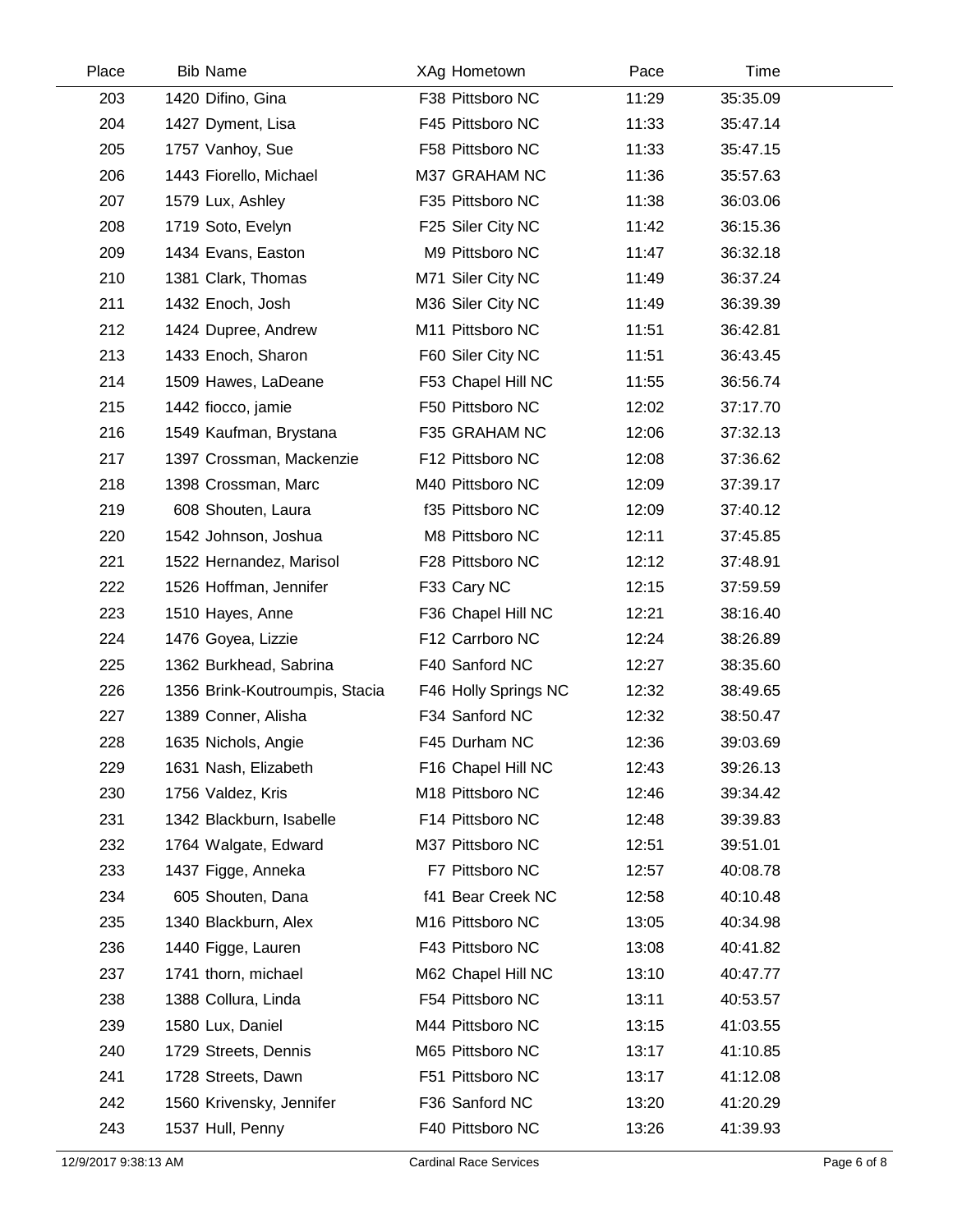| Place | <b>Bib Name</b>            | XAg Hometown           | Pace  | Time     |  |
|-------|----------------------------|------------------------|-------|----------|--|
| 244   | 1777 Waudby, Lindsey       | F41 Pittsboro NC       | 13:27 | 41:40.62 |  |
| 245   | 1655 Picard, Brian         | M40 Sanford NC         | 13:27 | 41:41.62 |  |
| 246   | 1486 Guarino, Michelle     | F43 Pittsboro NC       | 13:27 | 41:42.66 |  |
| 247   | 1485 Guarino, Isabella     | F6 Pittsboro NC        | 13:28 | 41:43.46 |  |
| 248   | 1450 Flynn, John           | M10 Pittsboro NC       | 13:29 | 41:49.42 |  |
| 249   | 1636 Nichols, Garrison     | M11 Durham NC          | 13:34 | 42:02.98 |  |
| 250   | 1752 Triplett, Micheal     | M36 Selma NC           | 13:40 | 42:20.80 |  |
| 251   | 1518 Henry, Josh           | M24 Raleigh NC         | 13:44 | 42:35.77 |  |
| 252   | 1712 Sipe, Jennifer        | F55 Pittsboro NC       | 13:57 | 43:15.78 |  |
| 253   | 1697 Scott, Jennifer       | F46 Pittsboro NC       | 14:01 | 43:26.83 |  |
| 254   | 1478 Goyea, Sarah          | F49 Carrboro NC        | 14:08 | 43:49.68 |  |
| 255   | 1553 Keipp, Jakob          | M8 Pittsboro NC        | 14:13 | 44:03.34 |  |
| 256   | 1459 Garcia, Maru          | F59 Pittsboro NC       | 14:36 | 45:15.00 |  |
| 257   | 1623 Morris, Tiffany       | F43 Pittsboro NC       | 14:40 | 45:28.17 |  |
| 258   | 1739 Thompson, Emme        | F7 Pittsboro NC        | 14:44 | 45:41.44 |  |
| 259   | 1423 Dixon, Wendy          | F50 Sanford NC         | 14:46 | 45:46.39 |  |
| 260   | 1469 Godfrey, Renee        | F51 Snow Camp NC       | 14:52 | 46:04.03 |  |
| 261   | 1564 Lee, Jessie           | F39 Siler City NC      | 15:00 | 46:28.55 |  |
| 262   | 1624 Mounier, Corrine      | F51 Chapel Hill NC     | 15:03 | 46:39.81 |  |
| 263   | 1762 Vose, Kanya           | F41 Chapel Hill NC     | 15:03 | 46:40.39 |  |
| 264   | 1411 Dawkins, Merrie       | F67 Pittsboro NC       | 15:14 | 47:12.55 |  |
| 265   | 1654 Picard, Ashlynn       | F7 Sanford NC          | 15:23 | 47:40.23 |  |
| 266   | 1793 Wolf, Kristina        | F39 Sanford NC         | 15:23 | 47:40.37 |  |
| 267   | 1410 Dawkins, Doug         | M65 Rockingham NC      | 15:23 | 47:41.71 |  |
| 268   | 1336 Bilzi, Nicole         | F33 Pittsboro NC       | 15:24 | 47:43.94 |  |
| 269   | 1499 Harrington, Gwynneth  | F53 Pittsboro NC       | 15:30 | 48:02.51 |  |
| 270   | 1394 Cork, Shayla          | F9 Pittsboro NC        | 15:39 | 48:32.27 |  |
| 271   | 1505 Hart, Eden            | F17 Chapel Hill NC     | 15:40 | 48:32.65 |  |
| 272   | 1506 Hart, Lindy           | F42 Chapel Hill NC     | 15:40 | 48:35.48 |  |
| 273   | 1794 Wolter, Adelyn        | F9 Pittsboro NC        | 15:41 | 48:35.63 |  |
| 274   | 1337 Bilzi, Oliver         | M4 Pittsboro NC        | 15:45 | 48:50.04 |  |
| 275   | 611 Walters, Roy           | m45 Siler City NC      | 15:46 | 48:53.08 |  |
| 276   | 1744 Tintinalli, Elizabeth | F45 Grosse Pointe Park | 15:52 | 49:11.64 |  |
| 277   | 1556 Kimura, Rhonda        | F54 Siler City NC      | 16:02 | 49:41.00 |  |
| 278   | 1547 Kagy, Dorit           | F76 Siler City NC      | 16:02 | 49:41.85 |  |
| 279   | 1385 Clayton, Samuel       | M44 Sanford NC         | 16:17 | 50:30.05 |  |
| 280   | 1492 Haight, Denise        | F46 Pittsboro NC       | 16:20 | 50:37.33 |  |
| 281   | 1715 Smith, Joyce          | F67 Siler City NC      | 16:50 | 52:09.89 |  |
| 282   | 1768 Walters, Jennifer     | F44 Pittsboro NC       | 17:01 | 52:46.21 |  |
| 283   | 1419 Devine, Donna         | F53 Siler City NC      | 17:02 | 52:47.19 |  |
| 284   | 1320 Addison, Shanlyn      | F53 Pittsboro NC       | 17:16 | 53:31.01 |  |